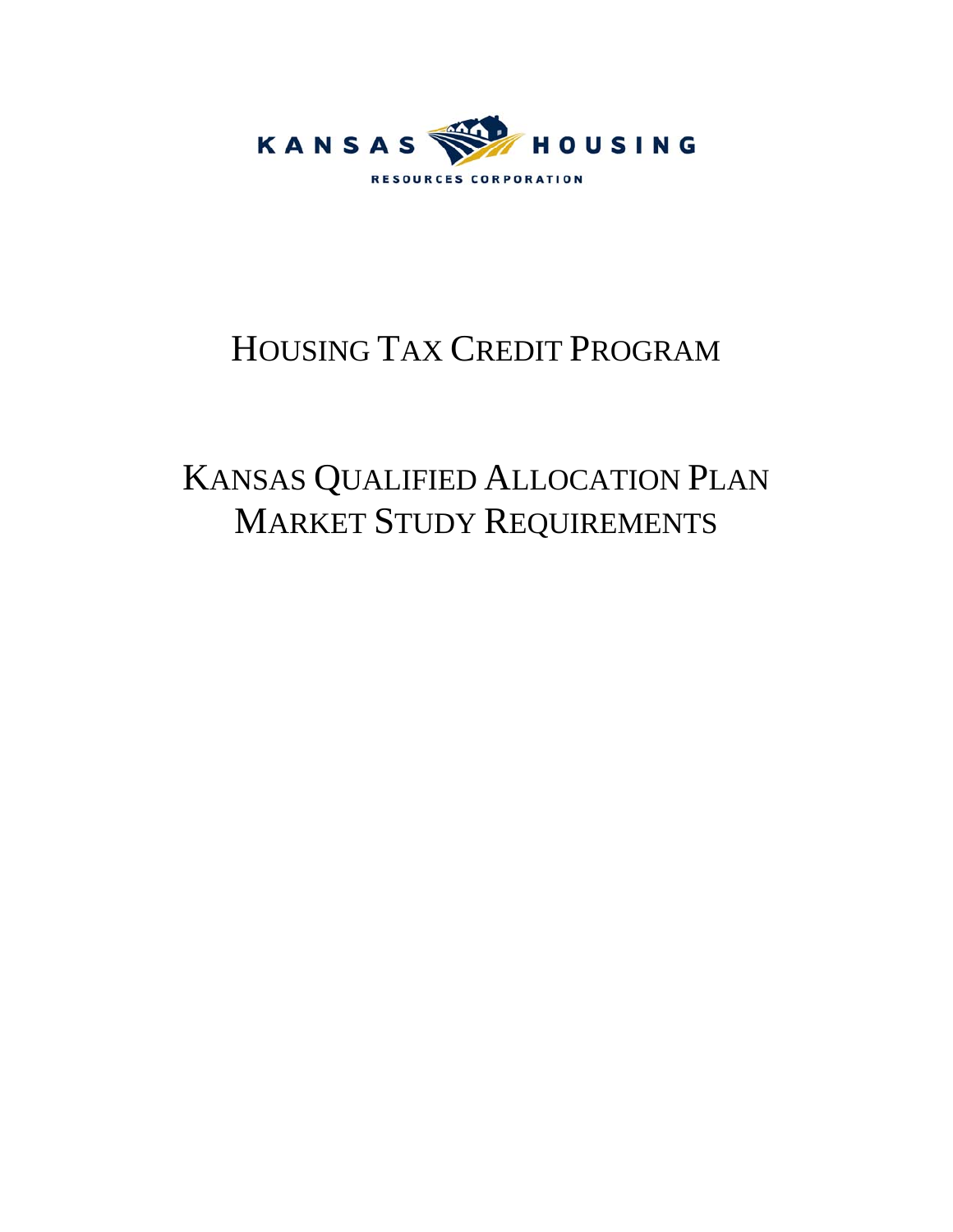# **MARKET STUDIES**

Market studies on all developments are required. A market analyst, unaffiliated with the developer, the development or the city where the development is located, who has experience with multifamily rental housing, must prepare the study. All income levels targeted in the application must be addressed in the study. The market study must include information in the following format:

- (a) An Executive Summary of no more than one page that highlights the significant findings of the study, including the calculated capture rate and estimated absorption period. A table of contents must be provided with page references to the key topics outlined below.
- (b) A description of the proposed development that identifies the targeted population, the number and size of both tax credit and market rate units, the proposed rents and utility allowances, the amenities and other relevant information.
- (c) A description of the proposed site, the surrounding land, and the neighborhood. Photographs of the site and neighborhood, and a map clearly identifying the location of the development and its distance to jobs, shopping centers, medical services, places of worship, schools, day care, libraries, senior centers, recreation and transportation linkages must be provided.
- (d) Definition and location of the primary and secondary market areas must be reasonably drawn, delineated on a map, and justified by an adequate explanation that is supported by the demographics and economics of the area. No points will be assigned to studies with unreasonably large market areas.
- (e) Economic analysis of the market area. Emphasis should be placed on recent and projected job growth and development, level of wages and salaries being paid, the historical and current unemployment rate, and the commuting patterns of workers.
- (f) Analysis of household numbers, sizes and types in the market area, including a breakout of family, elderly, and persons with disabilities households, along with owner occupied and renter occupied households.
- (g) Specification of the number of income eligible households who can afford to pay the rent proposed by the development in question. Eligible households should be identified according to the income stratifications shown on the most recent KHRC income and rent qualification chart. An affordability factor of 30% should be used in all analysis. No points will be assigned to studies that use an affordability factor in excess of 30%.
- (h) A description of rent levels, operating expenses, turnover rates and vacancy rates of comparable properties in the market area.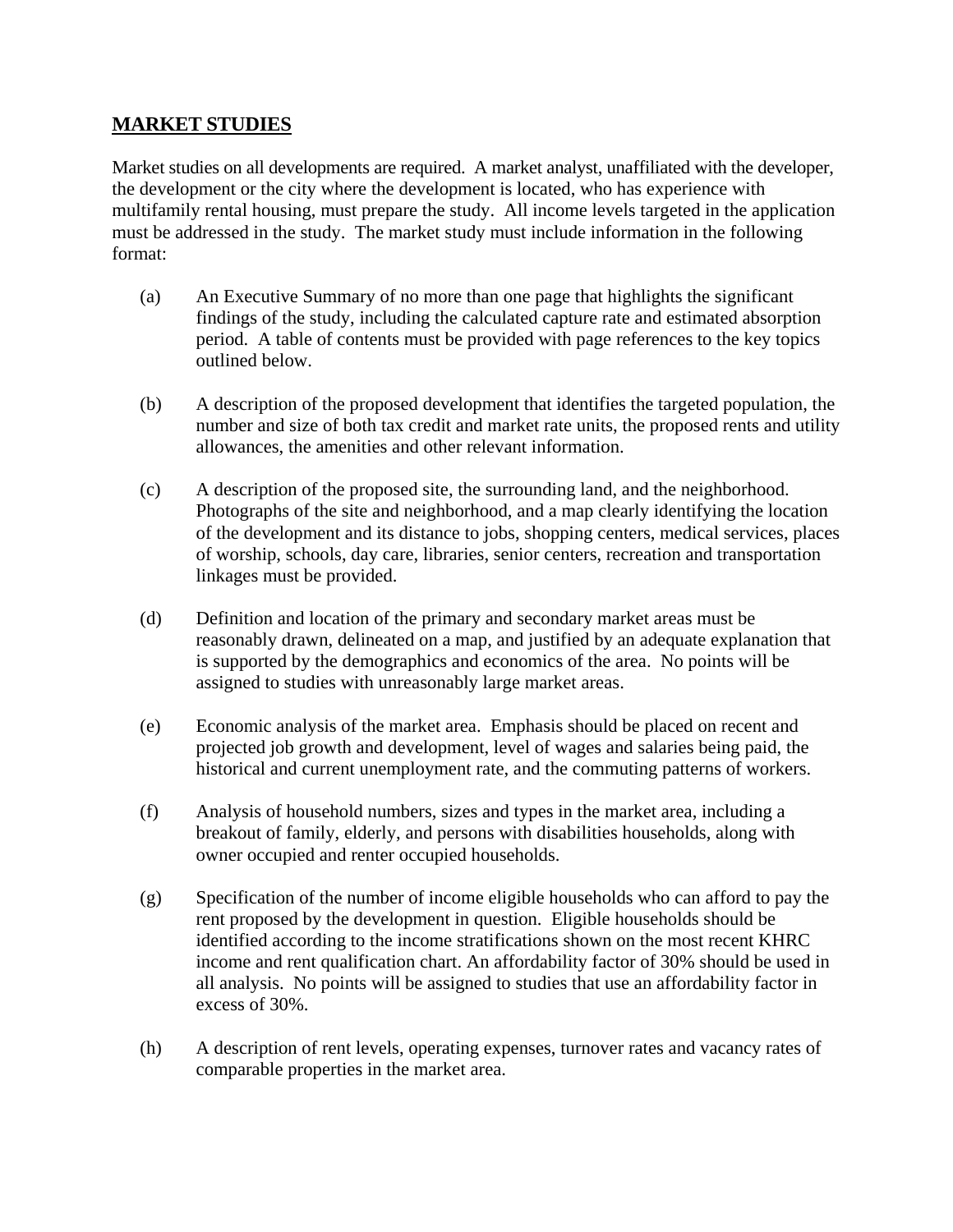- (i) Expected market absorption of the proposed development, including capture rate, lease up period, and the effect on other comparable properties in the market area.
- (j) Communication with the KHRC to discuss appropriate market areas, comparable properties, and competing properties in the development and construction stage is required. Inquiries should be directed to the Director of Rental Housing.
- (k) A certification from the market analyst indicating the methodology, objectives and data sources for the study as well as the qualifications, assignments and accomplishments of the analyst.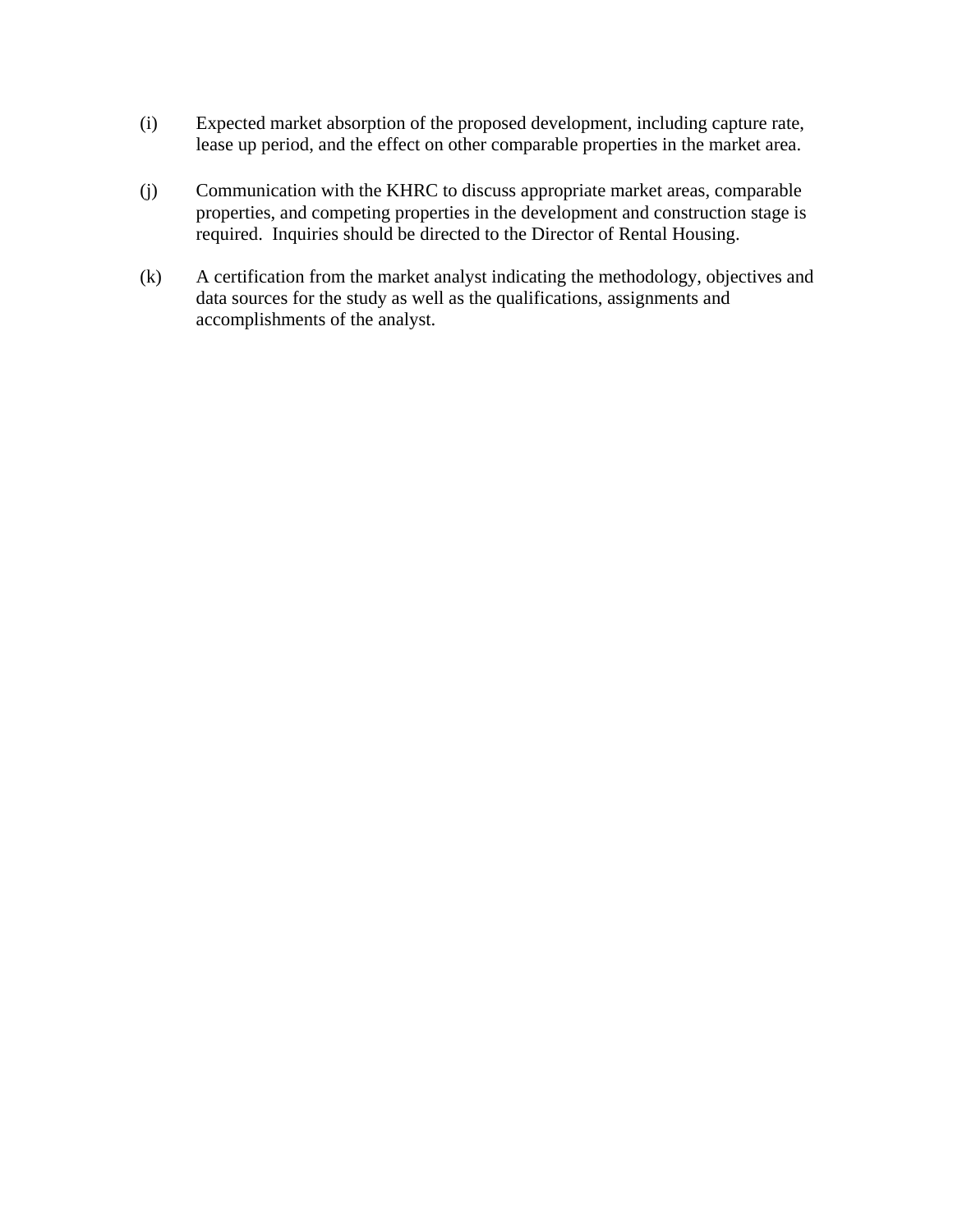

# HOUSING TAX CREDIT PROGRAM

# NCAHMA STANDARDS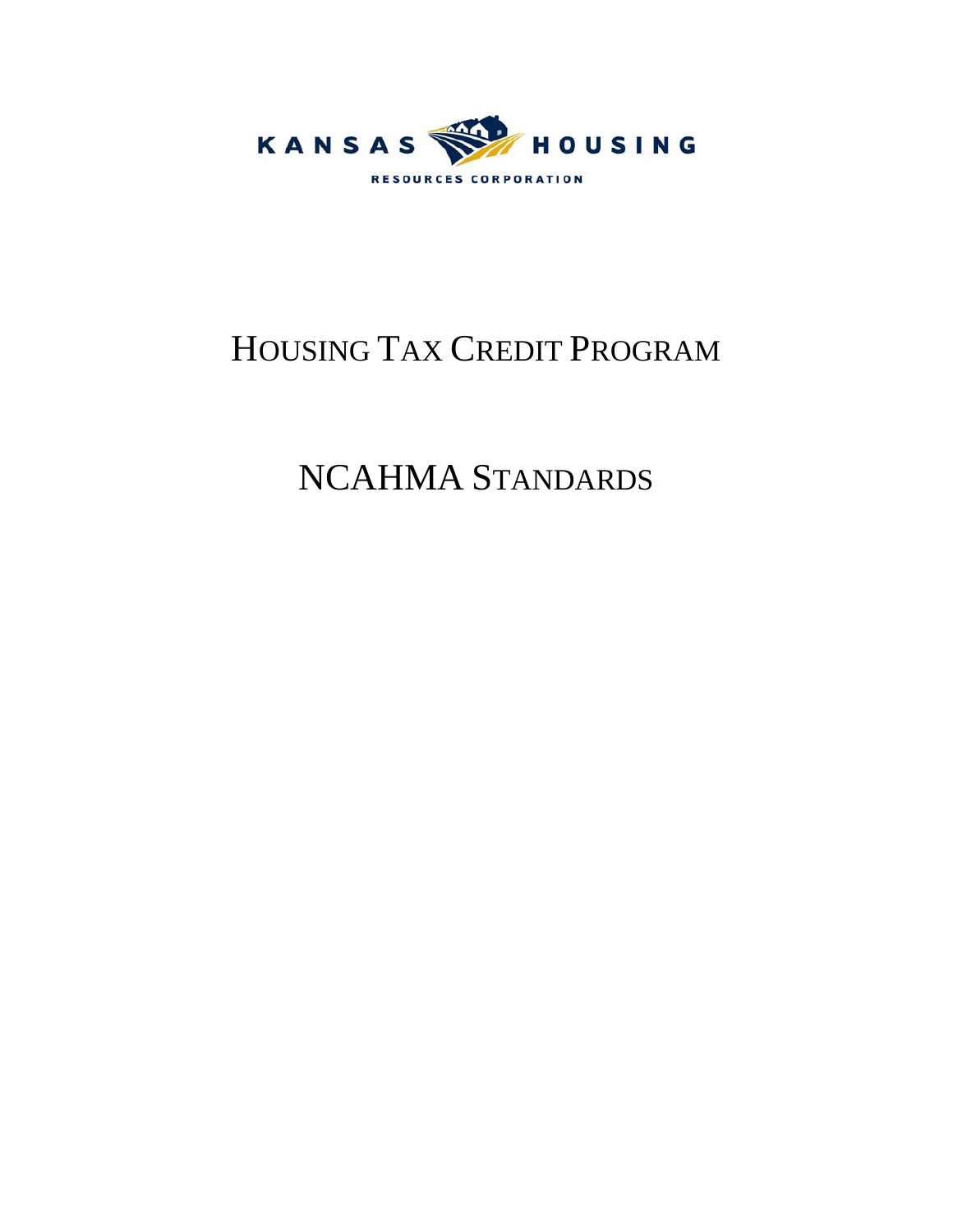

## **National Council of Affordable Housing Market Analysts Model Content Standards for Market Studies For Rental Housing**

# **I. Purpose.**

The purpose of these standards is to provide standardized terminology and content for Market Studies of affordable rental housing prepared for developers, governmental agencies, lenders, or investors, of rental housingwhich is to be financed in whole or in part by State Housing Finance Agencies and other public funding or regulatory agencies. The standards outline the content, data, analysis and conclusions to be included in Market Studies for rental housing. These standards do not establish the format or presentation for the report. The terminology attached as Exhibit A is an integral part of these standards. Defined terms are capitalized.

## **II. Content**

- **A. Executive Summary.** Each market study should include a concise summary of the data, analysis and conclusions, including the following:
	- 1. A concise description of the site and the immediately surrounding area.
	- 2. A brief summary of the project including the proposed population to be served.
	- 1. Precise statement of key conclusions reached by the analyst.
	- 2. Precise statement of analyst's opinion of Market Feasibility including the prospect for long term performance of the property given housing and demographic trends and economic factors.
	- 3. Provide recommendations and/or suggest modifications to the proposed project.
	- 4. Provide a summary of market related strengths and/or weaknesses which may influence the subject development's Marketability, including compatibility with surrounding uses, the appropriateness of the subject property's location, unit sizes and configuration, and number of units.
	- 5. A summary of positive and negative attributes and issues that will affect the property's performance and lease-up and points that will mitigate or reduce any negative attributes.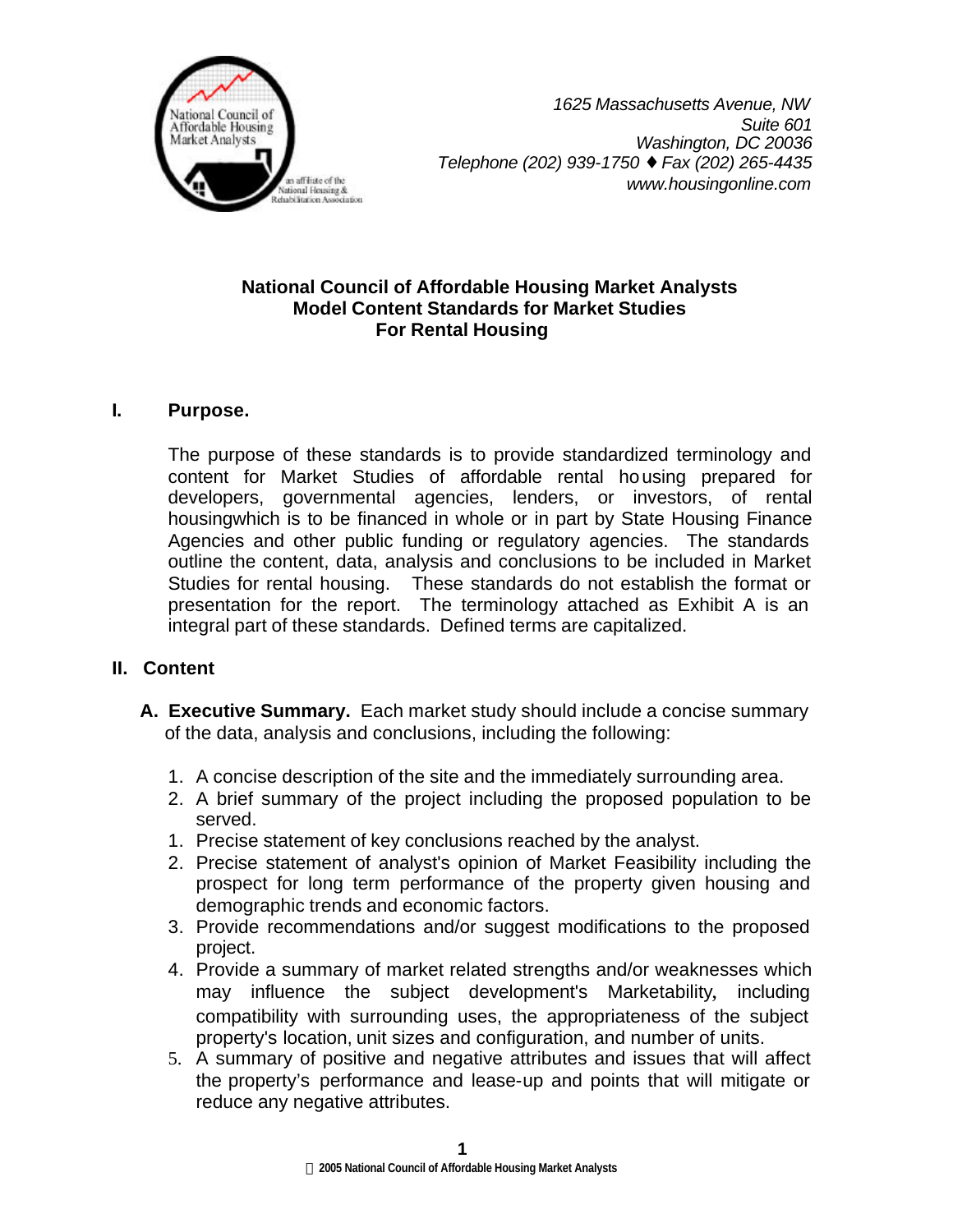

- **B. Project Description.** The market study should include a project description to show the analyst's understanding of the project at the point in time the market study is undertaken. The project description should include:
	- 1. Proposed number of units by: number of bedrooms and baths, income limit as a percent of AMI, unit size in square feet, and utility allowances for Tenant Paid Utilities, proposed rents, and Target Population, including income restrictions and any special needs set-asides.
	- 2. The utilities expected to be paid by tenants and energy sources for tenant paid hot water, heat, cooking;
	- 3. For rehabilitation projects, identification of any existing assisted housing program at the property such as Section 8, Section 202, Section 811, BMIR, Section 236, etc, as well as current occupancy levels, current rents and proposed rents.
	- 4. Developer's projected dates for construction start and completion, and start of pre-leasing.
	- **5.** Description of: the number of buildings, design (walk-up, elevator, etc.), and number of stories, unit and common amenities, site amenities and parking. For rehabilitation projects provide a description of the methodology for the rehabilitation and the scope of work. The status or date of architectural plans and name of the architect should be referenced. A copy of the floor plans and elevations should be included as an attachment to the report.

# **C. Location and Market Area Definition**

- 1. Define the Primary (PMA) and Secondary (SMA) Market Areas including a map that clearly delineates the areas and an explanation of the basis for the boundaries of the PMA and SMA. Identify PMA and SMA boundaries by census tracts, jurisdictions, street names, or other geography forming the boundaries. Also define the larger geographic area in which the PMA is located (i.e. city, county, MSA, etc.).
- 2. Provide a description of the site characteristics including its size, shape, general topography and vegetation and proximity to adverse conditions.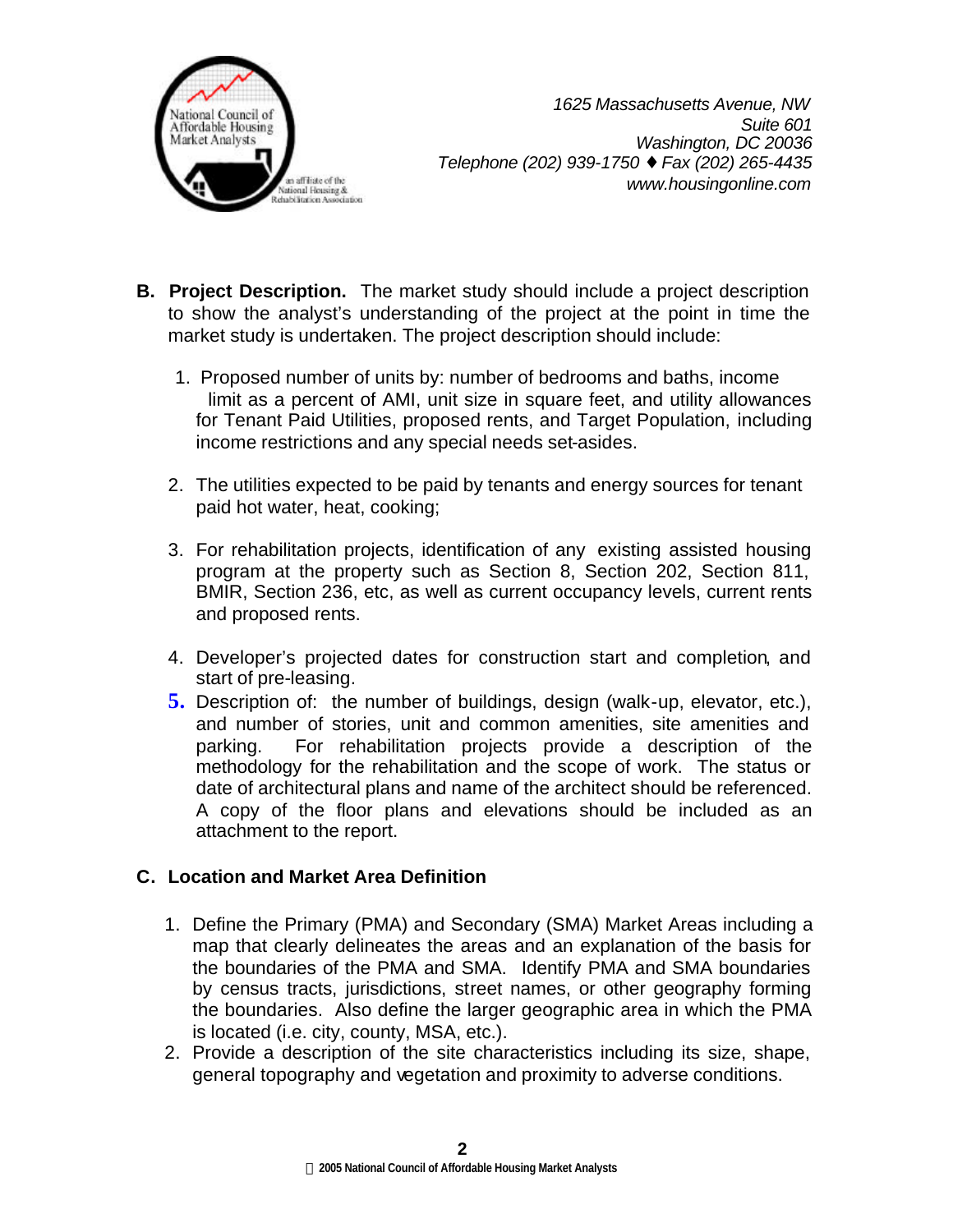

- 3. Provide photographs of the site and neighborhood, and a map clearly identifying the location of the project and the closest transportation linkages, shopping, schools, medical services, public transportation, places of worship, and other services such as libraries, community centers, banks, etc. In situations where it is not feasible to show all the categories on a map, the categories may be addressed in the narrative.
- 4. Describe the Marketability of the proposed development.
- 5. Describe and evaluate the visibility and accessibility of the site.
- 6. Provide information or statistics on crime in the Primary Market Area relative to data for the overall area. Address any local perceptions of crime or problems in the Primary Market Area.

# **D. Population and Households**

- 1. Provide total population, age and income target data for the Primary Market Area using the 1990 Census, 2000 Census, current year estimates, and a five year projection. Data from other legitimate studies, such as Claritas, CACI and similar demographic information companies, with detail on Household size, tenure, age and other relevant categories may be provided. Provide the same information for the Secondary Market Area, if one has been defined. Indicate the source for all data, provide a methodology for estimates and provide an analysis of trends indicated by the data.
- 2. Provide a breakdown of Households by tenure for 1990 Census, 2000 Census, current year and five year projection.
- 3. Provide an analysis of trends indicated by the data and include reference sources for the data and methodology for analyzing the data.
- 4. Provide a breakdown of households by incomes in \$5,000-\$10,000 increments, by household size and by tenure for 1990 and 2000 Census, current year, and five year projection.
- **E. Employment and Economy.** Provide data and analysis on the employment and economy of the Primary Market Area to give an understanding of the overall economic health of the community in which the Primary Market Area is located. List sources for the data and methodology for the analysis.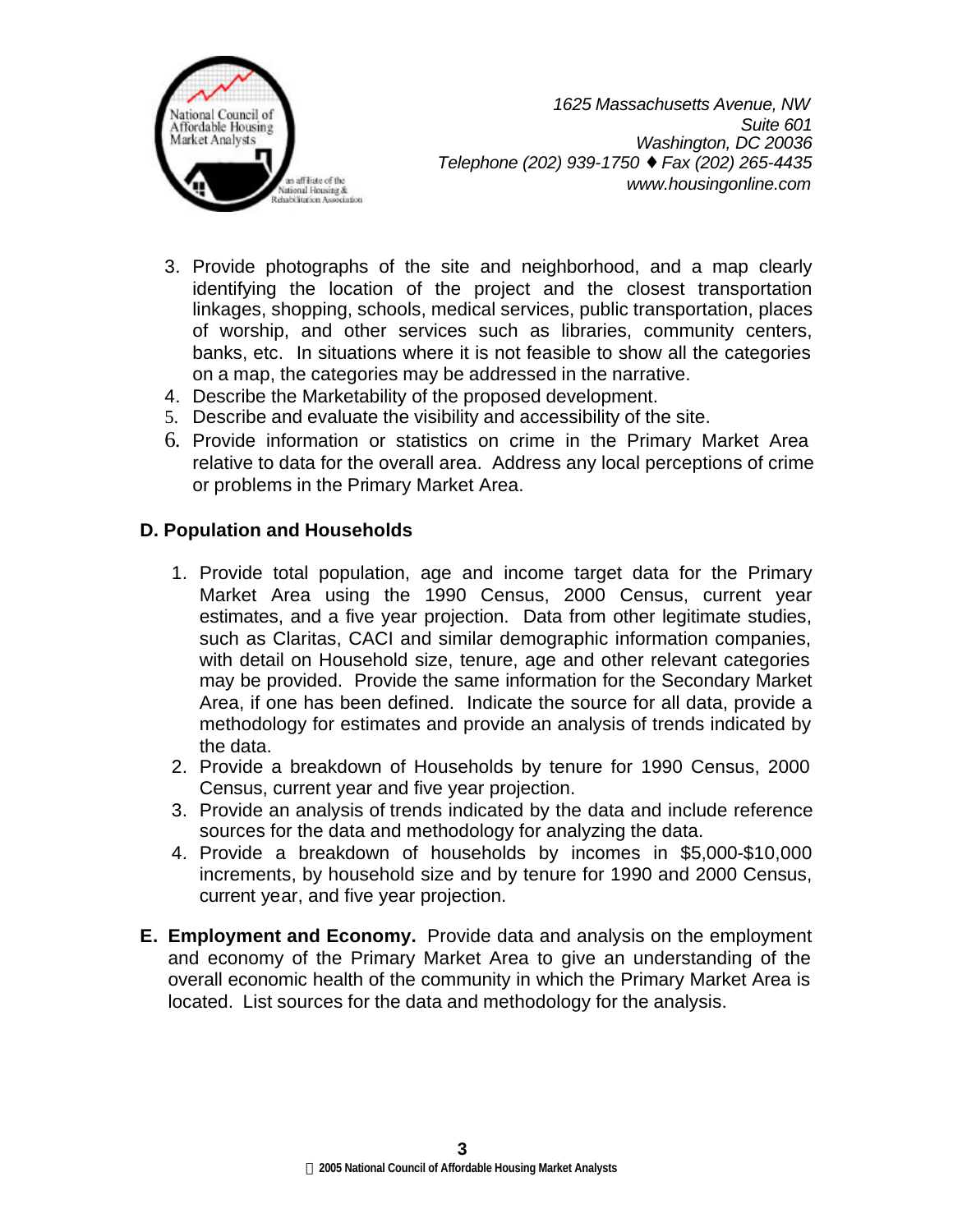

- 1. Provide a description of employment by industry sector for the Primary Market Area or smallest geographic area available that includes the Primary Market Area and compare the data to the larger geographic area, e.g. the city, county, labor market area, or MSA.
- 2. List major employers in the PMA, the type of business and the number employed and compare the data to the larger geographic area (i.e. MSA, County, Secondary Market Area, etc.).
- 3. Show the historical unemployment rate for the last ten years (or other appropriate period) for the PMA and compare to the larger geographic area (i.e. MSA, County, Secondary Market Area, etc.).
- 4. Show employment growth over the same period or a more recent, shorter period (last 5 years). Compare to the larger geographic area.
- 5. Comment on trends for employment in the PMA in relation to the subject.
- 6. If relevant, comment on the availability of affordable housing for employees of businesses and industries that draw from the Primary Market Area.
- 7. Provide a breakdown of typical wages by occupation.
- 8. Provide commuting patterns for workers such as how many workers in the PMA commute from surrounding areas outside the PMA.
- **F. Existing Rental Housing Stock.** Provide information on other multifamily rental housing in the Primary Market Area and any rental housing proposed to be developed in the Primary Market Area. This section of the Market Study should include:
	- 1. If relevant in the market, a 10-year, or other appropriate period, history of building permits, if available, by housing type and comments on building trends in relation to household trends.
	- 2. Identify a list of existing Comparable Properties, including: name, location, population served, type of design, age and condition, number of units by bedroom type, rent levels, number of bedrooms and baths for each unit type, size in square footage of units, kitchen equipment, type of utilities (state whether paid by tenant or owner and energy sources for hot water, heat and cooking), unit and site amenities included, site staffing, occupancy rate, absorption history (if recently completed), name, address and phone number of property contact. Attach photos of each Comparable Property. Include a map identifying the location of each Comparable Property in relation to the subject.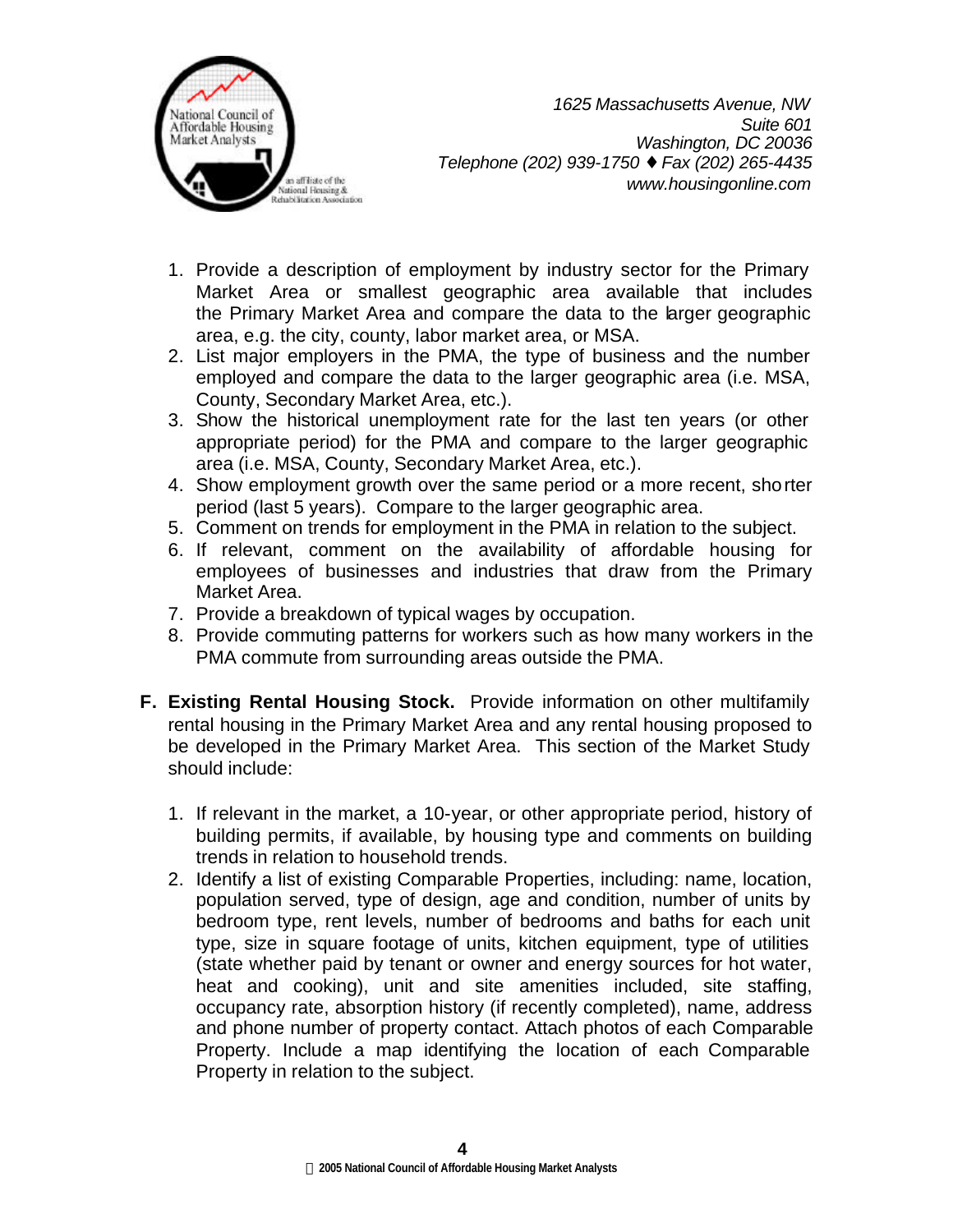

- 3. Describe the size of the overall rental market in the PMA, including the percentage of Market Rate and Affordable Housing properties.
- 4. Provide a narrative evaluation of the subject property in relation b the Comparable Properties, and identify the Competitive Properties, which are most similar to the proposed development. The analyst should state why the comparables referenced have been selected, which are the most directly comparable, and explain why certain projects have not been referenced.
- 5. For each Comparable Property comparisons to the subject rents based on the Comparable Property Amenities, Tenant Paid Utilities, location, parking, concessions and rent increase or decrease trends.
- 6. Discuss the availability of affordable housing options, including purchase or sale of homes.
- 7. When relevant, include a list of LIHTC projects with allocations in or near the market area that are not placed in service, giving as much known detail as possible on estimated Placed-In-Service dates, unit mix and Income Levels to be served. As noted in Section III the Housing Finance Agency is expected to provide this information to the analyst.
- 8. Discuss the impact of the subject development on the existing housing stock.
- 9. The Market Vacancy Rate for the Primary Market Area rental housing stock by population served (i.e. market rate, Low Income Housing Tax Credit, and Project Based Rent Assistance) and type of occupancy (i.e. family, seniors, special populations) and unit size.
- 10.Identify the number of people on waiting lists for each project.
- **G. Local Perspective of Rental Housing Market and Housing Alternatives.** The Market Study should include a summary of the perspective on the rental market, need for the proposed housing and Unmet Housing Need in the market. The local perspective should consider:
	- 1. Interviews with local planners, housing and community development officials and market participants to estimate proposed additions to the supply of housing that would compete with the subject and to evaluate the local perception of need for additional housing.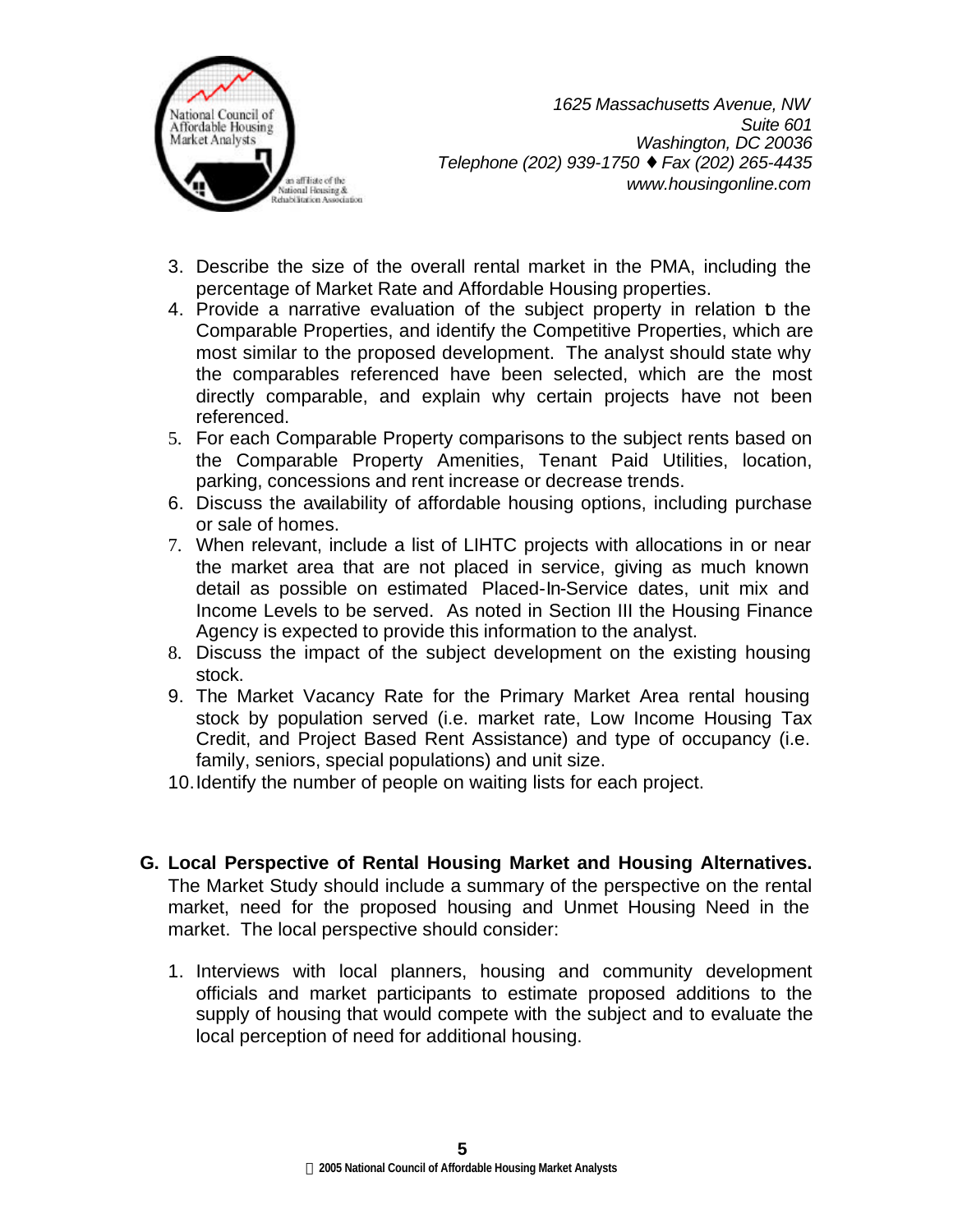

- 2. Interview local Public Housing Authority (PHA) officials and seek comment on need for housing and possible impact of the proposed development on their housing inventory and waiting lists for assisted housing. Include a statement on the number and availability of Housing Choice Vouchers and the number and types of households on the waiting lists for Housing Choice Vouchers. Compare subject's proposed rents to local payments standards or median rents.
- 3. The cost and availability of home ownership and mobile home living, if applicable.

# **H. Analysis.**

- 1. Provide a detailed analysis of the income levels of the potential tenants for the proposed units. State and support the minimum household income used for total housing expenses to set the lower limit of the targeted household income range. If required, provide an analysis based on the regulating agency's requirements.
- 2. Derive a Market Rent and an achievable rent and then compare them to the developer's proposed rent. Quantify and discuss Market Advantage of the subject and impact on Marketability.
- 3. Calculate the Capture Rate for each Income Limit in the subject property incorporating any Housing Finance Agency or other regulating agency restrictions such as age, income, living in Substandard Conditions, renters versus home owners, household sizes, etc.
- 4. Calculate the Penetration Rate.
- 5. Define and justify the Absorption Period and Absorption Rate for the subject property.
- 6. Project and explain any future changes in the housing stock within the market area.
- 7. Identify risks (i.e. Competitive Properties which may come on line at the same time as the subject property; declining population in the PMA, etc.), unusual conditions and mitigating circumstances. Evaluate need for voucher support or HUD contracts.
- 8. Provide documentation and descriptions that show the methodology for calculations in the analysis section and relate the conclusions to the data.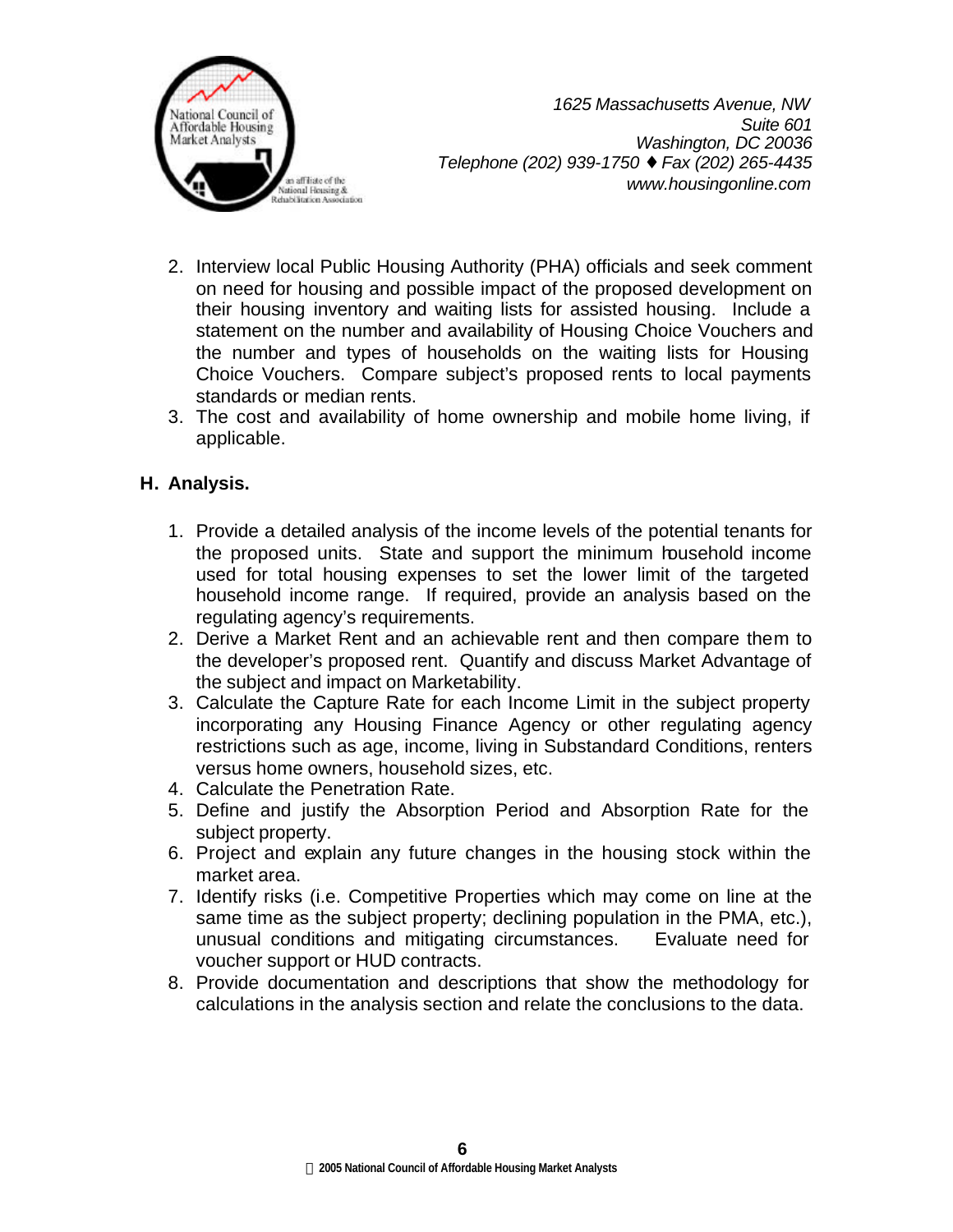

# **I. Other Requirements**

- 1. Date report was prepared, date of inspection and name and telephone number of analyst preparing study;
- 2. Certification of no identity of interest between the analyst and the entity for whom the report is prepared;
- 3. Certification that recommendations and conclusions are based solely on professional opinion and best efforts;
- 4. Statement of qualifications;
- 5. List of sources for data in the Market Study;
- 6. Append current utility allowance schedule (or utility company provider letters).

# **III. Information to be Provided by Housing Finance Agency or Other Regulatory Agency**

The Housing Finance Agency or other regulatory agency to which the Market Study will be provided will be expected to cooperate in the completion of the Market Study and provide the documentation listed below. If data relative to the Housing Finance Agency or other regulatory agency financed properties is not provided by the agency, then the analysts should not be required to include this data in the Market Study.

- 1. Average operating costs for other agency financed housing similar in size, design, and target population in the Primary Market Area or region
- 2. Average and maximum management fees permitted based on type and size of project or a statement that the agency does not in have the data or does not limit management fees
- 3. Data on rental housing inventory in the Primary Market Area financed or assisted by the agency or which has received preliminary approval or reservations of funding of Low Income Housing Tax Credits and is expected to become available in the market. This data should include property address, number and type of units, rents by unit type, Income Limits, and other relevant information.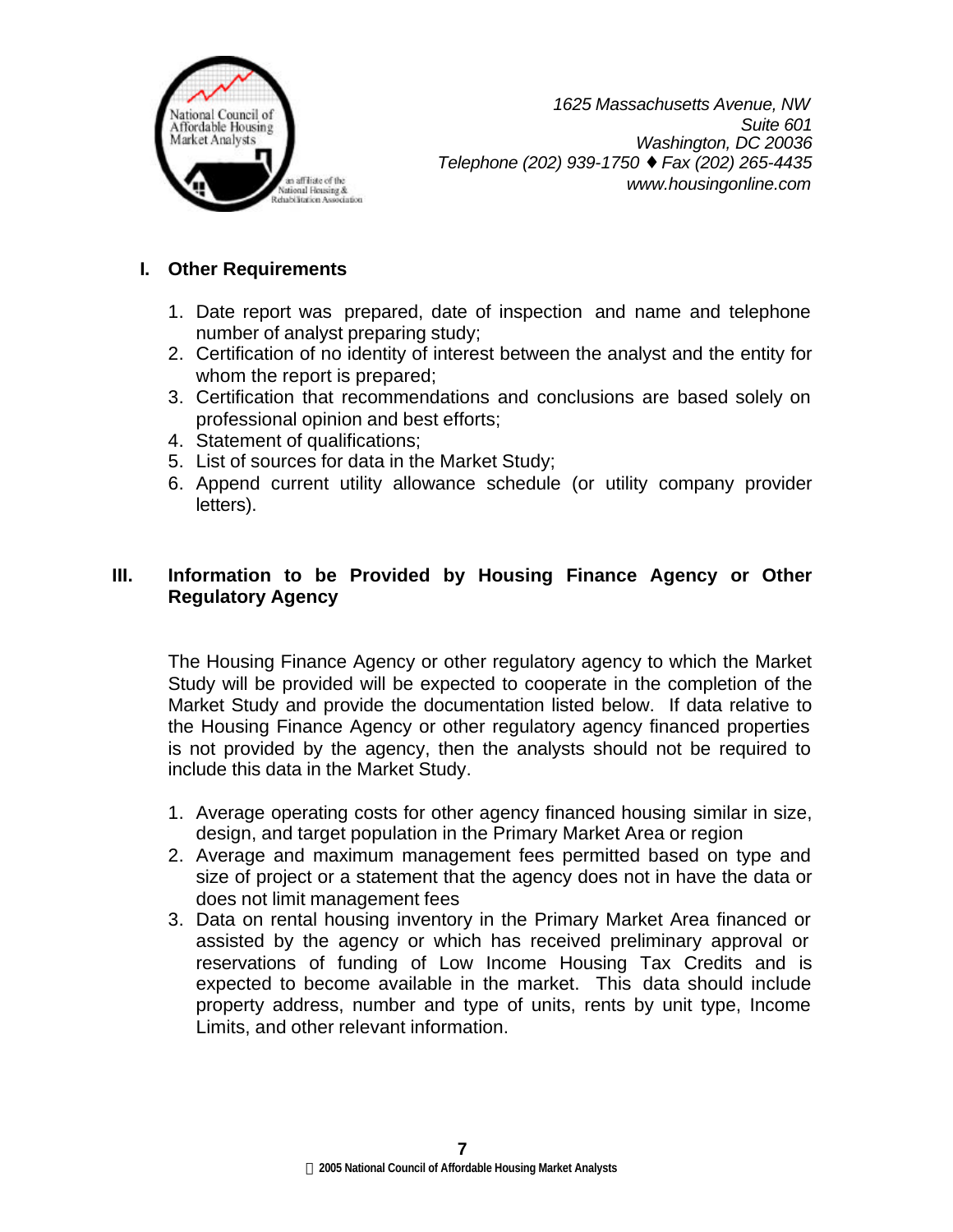

## **IV. Additional Work**

The documentation and analysis outlined previously in section II constitutes the entire content for a Market Study. A Housing Finance Agency, other regulatory agency or developer may desire a market analyst to provide additional information beyond the basic scope of the Market Study. Any additional documentation or analysis beyond the scope of the Market Study will be performed for additional compensation above the cost of the Market Study. Such additional work may include:

- 1. Preparation of estimates of the annual operating expenses for the operation of the subject property, upon achieving a Stabilized Level of Occupancy;
- 2. Report on the zoning designation of the property and comments on conformance of the subject property's conformance with zoning. This additional work also may include a zoning map, zoning ordinance or letter from the local zoning official;
- 3. Report on the flood zone for the property and a copy of the flood zone map;
- 4. Census of all rental property in an area.
- 5. Evaluation of special needs set aside, including:
	- demands for target population, and its
	- Impact on the rents the property can attain.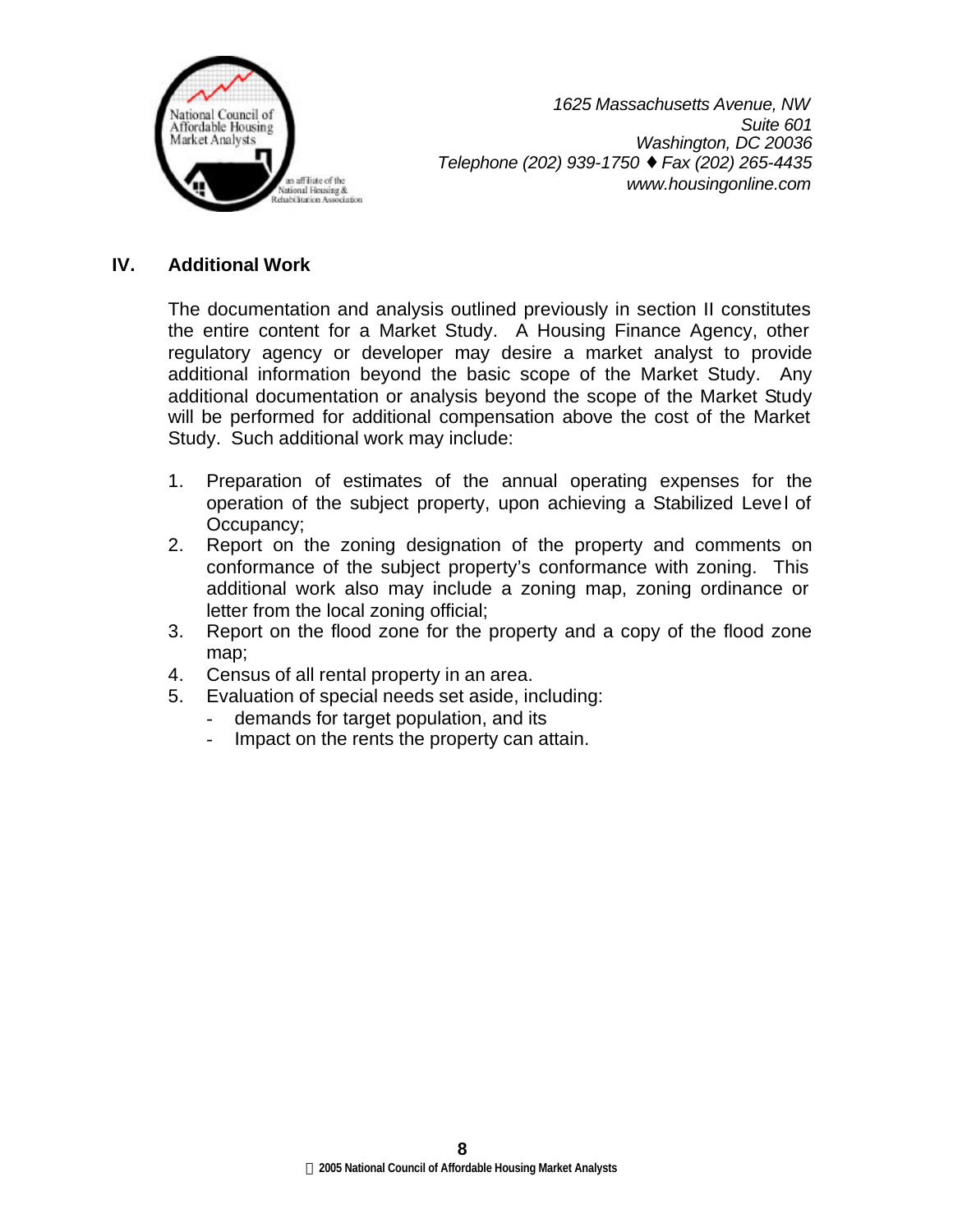# Market Studies



## Directory of Market Study Providers

Below is a listing of NCAHMA members who provide independent, third party market studies for affordable housing. Market studies provided by NCAHMA members are completed in accordance with the **[Council's guidelines](http://www.housingonline.com/Default.aspx?tabid=241)**, and reflect NCAHMA's **[continuing education program](http://www.housingonline.com/Portals/0/CEUs11104.pdf)**, research and best practices.

\* indicates completed NCAHMA approved peer review process.

#### **ALCA Associates\***

Westerville, Ohio

## **Contact(s):**

[Allan Forsythe](mailto:aforsyth@columbus.rr.com) 614-794-4900

## **Allen & Associates Consulting\***

Charlotte, North Carolina

#### **Contact(s):** [Larry Allen](mailto:lallen@allenadvisors.com)

704-905-2276 [Jeff Carroll](mailto:jcarroll@allenadvisors.com) 704-905-2276

## **Allgeier Company\***

Louisville, Kentucky

#### **Contact(s):**

[M.A. Allgeier](mailto:m.a.allgeier@allgeiercompany.com) 502-585-3651 [John Cloern](mailto:jcloern@allgeiercompany.com) 502-585-3651

Allgeier Company, the largest commercial appraisal firm in its region, provides market studies for a variety of property types, with a focus in multi-family residential studies, and more specifically, affordable housing market studies. Allgeier Company serves the entire Midwest and peripheral states.

**Community Research Services, LLC\***

Okemos, Michigan

**Contact(s):** [David Allen](mailto:djallen@cr-services.com) 517-827-6411

[William Doxie](mailto:wdoxie@cr-services.com) 517-827-6411 [Jennifer Lathom](mailto:jlathom@cr-services.com) 517-827-6411 [Kelly Murdock](mailto:kmurdock@cr-services.com) 517-827-6411 [Laura O'Herron](mailto:loherron@cr-services.com) 517-827-6411

**[Visit Website](http://www.cr-services.com/)**

**[Visit Website](http://www.allenadvisors.com/)**

**[Visit Website](http://www.allgeiercompany.com/)**

 $\equiv$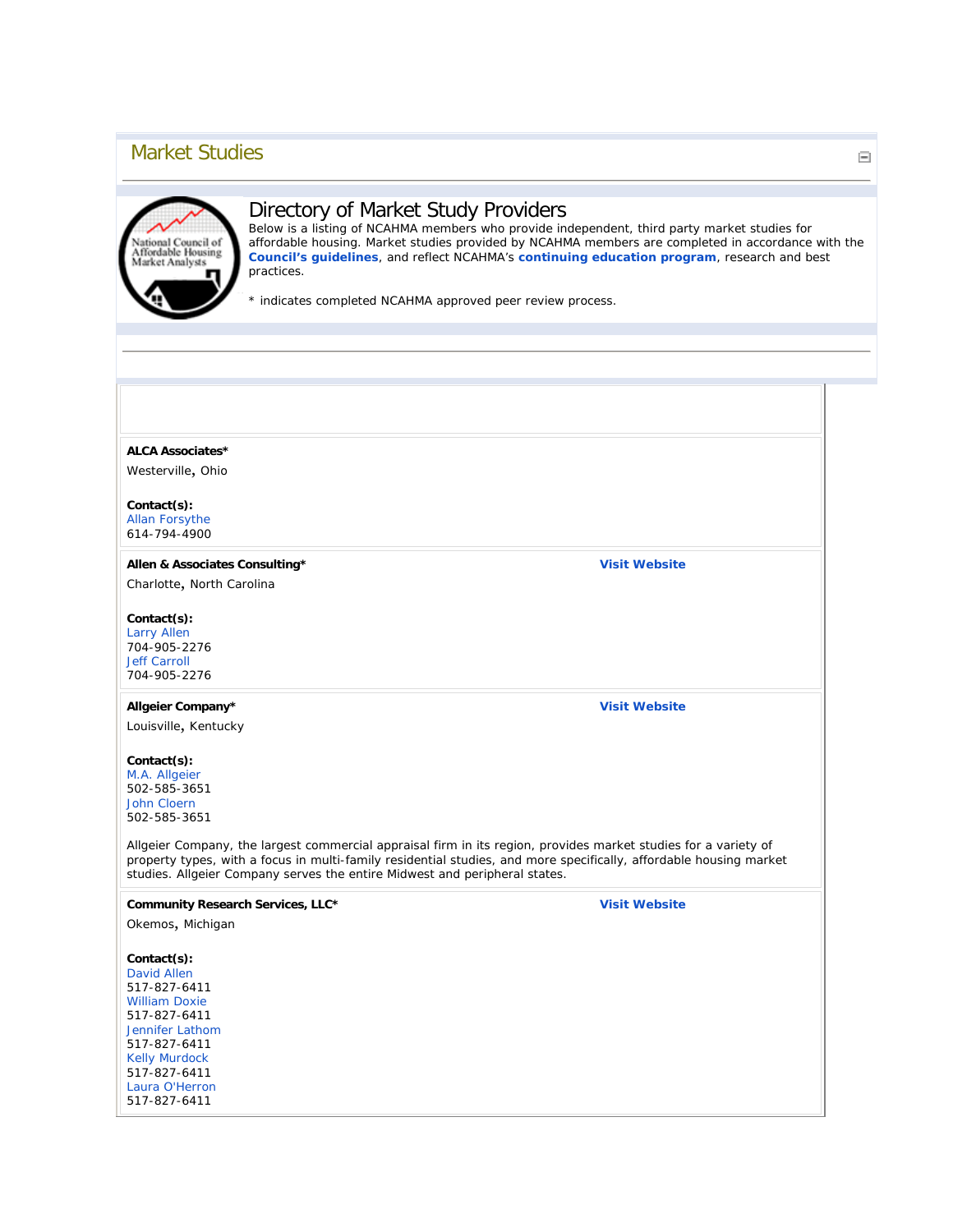[Steven Shaw](mailto:sshaw@cr-services.com) 517-827-6411 [Jamee Zielke](mailto:jzielke@cr-services.com) 517-827-6411

# **GAR Associates, Inc.\***

#### **[Visit Website](http://www.garappraisal.com/)**

Amherst, New York

### **Contact(s):**

[M. Scott Allen](mailto:sallen@garappraisal.com) 716-691-7100 x3019

#### **Goldrush Realty Advisors, Inc.\***

San Juan Capistrano, California

#### **Contact(s):**

[William Drewes](mailto:billdrewes@grai.net) 949-487-7939

#### **Goldrush Realty Advisors, Inc.\***

Escondido, California

#### **Contact(s):**

[Michael J. Thiel](mailto:mikethiel@grai.net) 760-489-8787 Ken Wilson 510-336-0052

#### **Goldrush Realty Advisors, Inc.\***

Oakland, California

#### **Contact(s):** [Susan M. Burnett](mailto:susanburnett@grai.net)

510-336-0052

## **Housing Advisors\***

Newton, Massachusetts

## **Contact(s):**

[Douglas P. Koch](mailto:DKHousingAdvisor@hotmail.com) 617-558-9070

### **Housing Advisors\***

Los Angeles, California

#### **Contact(s):** Michael Martinez 323-934-7995

#### **Integra Realty Resources\***

Dallas, Texas

#### **Contact(s):** [Charles A. Bissell](mailto:cbissell@irr.com) 972-960-1222

**Integra Realty Resources\*** Cranberry, Pennsylvania

#### **Contact(s):** [Paul Griffith](mailto:pgriffith@irr.com)

**[Visit Website](http://www.irr.com/)**

### **[Visit Website](http://www.irr.com/)**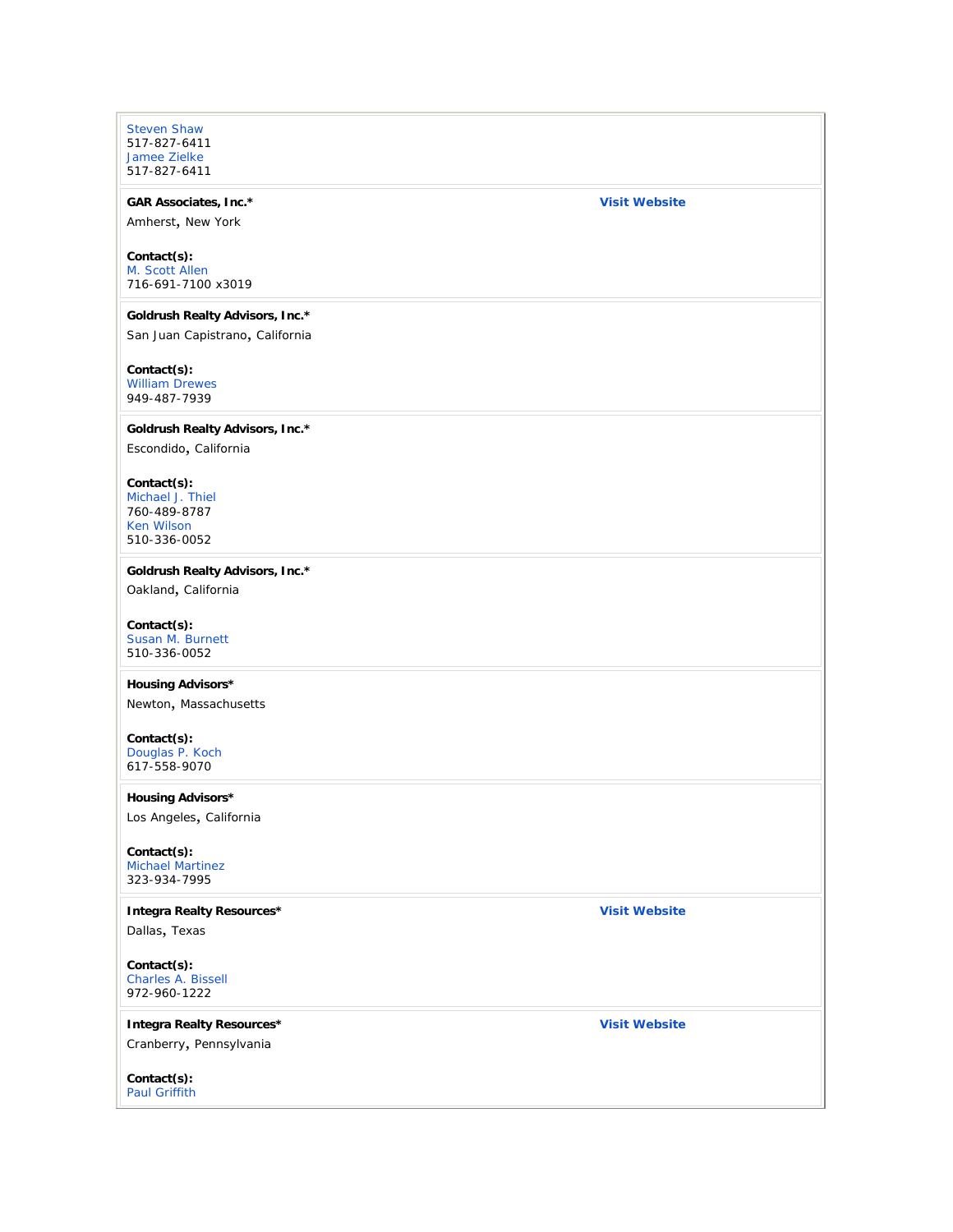724-742-3385

**Integra Realty Resources\***

Beltsville, Maryland

**Contact(s):** [Patrick Kerr](mailto:pkerr@irr.com)

301-586-9320

**Integra Realty Resources\***

Lutherville, Maryland

**Contact(s):** [H. Page Kimball](mailto:pkimball@irr.com) 410-561-9320 x1111

**Integra Realty Resources\***

Tulsa, Oklahoma

**Contact(s):** [Owen S. Ard](mailto:oard@irr.com)

918-492-4844

#### **John Wall and Associates\***

Anderson, South Carolina

#### **Contact(s):**

[Robert C. Rogers](mailto:br@johnwallandassociates.com) 864-261-3147 [John Wall](mailto:jw@johnwallandassociates.com) 864-261-3147

John Wall and Associates has very extensive experience in providing accurate and reliable professional market studies throughout the United States. We have offices in North and South Carolina. We specialize in market studies for tax credit and conventional properties – our clients include developers, financial institutions, syndicators, etc. We also provide sophisticated data acquisition and mapping services.

#### **John Wall and Associates\***

Cary, North Carolina

#### **Contact(s):** [T. Ronald Brown](mailto:trbrown@apartmentmarket.info)

919-233-0670

John Wall and Associates has very extensive experience in providing accurate and reliable professional market studies throughout the United States. We have offices in North and South Carolina. We specialize in market studies for tax credit and conventional properties – our clients include developers, financial institutions, syndicators, etc. We also provide sophisticated data acquisition and mapping services.

| Kirk & Company*         | <b>Visit Website</b> |
|-------------------------|----------------------|
| Boston, Massachusetts   |                      |
| $Context(s)$ :          |                      |
| David S. Kirk           |                      |
| 617-261-7100            |                      |
| <b>Kevin Teller</b>     |                      |
| 617-261-7100            |                      |
| Koontz & Salinger*      |                      |
| Raleigh, North Carolina |                      |
|                         |                      |
| $Context(s)$ :          |                      |

**[Visit Website](http://www.irr.com/)**

**[Visit Website](http://www.irr.com/)**

**[Visit Website](http://www.irr.com/)**

**[Visit Website](http://www.apartmentmarket.info/)**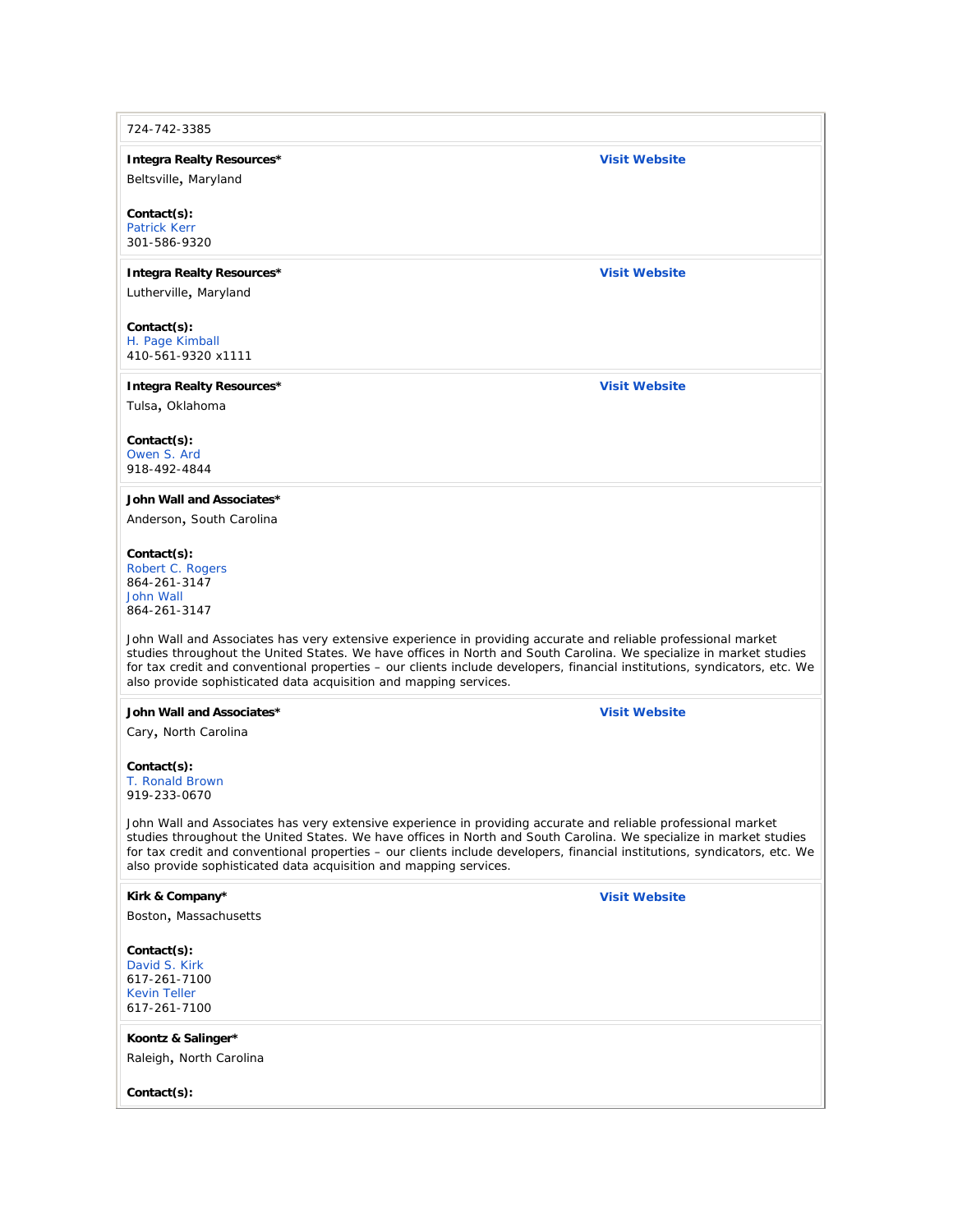## [Jerry M. Koontz](mailto:vonkoontz@aol.com) 919-362-9085 **Laurin Associates, a division of Raney Planning & Management, Inc.** Citrus Heights, California **[Visit Website](http://www.laurinassociates.com/) Contact(s):** [Barry Polster](mailto:barry@laurinassociates.com) 916-725-1181 **Ludwig Corporation** Conshohocken, Pennsylvania **Contact(s):** [Gail F. Lubeck](mailto:gfl@e-ludwig.com) 610-828-9000 [Barry S. Ludwig](mailto:bsl@e-ludwig.com) 610-828-9000 **M.E. Shay & Company\*** Sacramento, California **[Visit Website](http://www.meshayco.com/) Contact(s):** [Mary Ellen Shay](mailto:meshayco@earthlink.net) 916-444-0288 **Market Objective, Inc.** Chevy Chase, Maryland **[Visit Website](http://www.marketobjective.com/) Contact(s):** [Usman Mustafa](mailto:usman@marketobjective.com) 301-913-0113 Market Objective, Inc. is a market research firm that specializes in the Affordable Housing Industry. Our objective is to assist our clients in making the right choices by providing reliable and accurate market analysis. We are equipped to perform market studies all over the United States of America. **National Land Advisory Group\*** Columbus, Ohio **Contact(s):** [Richard Barnett](mailto:rbarnett@landadvisory.biz) 614-228-5229 NLAG is engaged in market research services to development/financed professionals and state housing agencies. NLAG researches residential markets for growth potential/investment opportunities for conventional/assisted housing developments, and for family and elderly facilities. Housing analyses have been conducted for LIHTC, HUD and RDA programs. Research activity is conducted on a national basis. **Novogradac & Company LLP\*** Rockville, Maryland **[Visit Website](http://www.taxcredithousing.com/) Contact(s):** [H. Blair Kincer](mailto:blair.kincer@novoco.com) 301-770-6310 [Brad Weinberg](mailto:brad.weinberg@novoco.com) 301-770-6310 **O'Connor & Associates** Houston, Texas **[Visit Website](http://www.poconnor.com/)**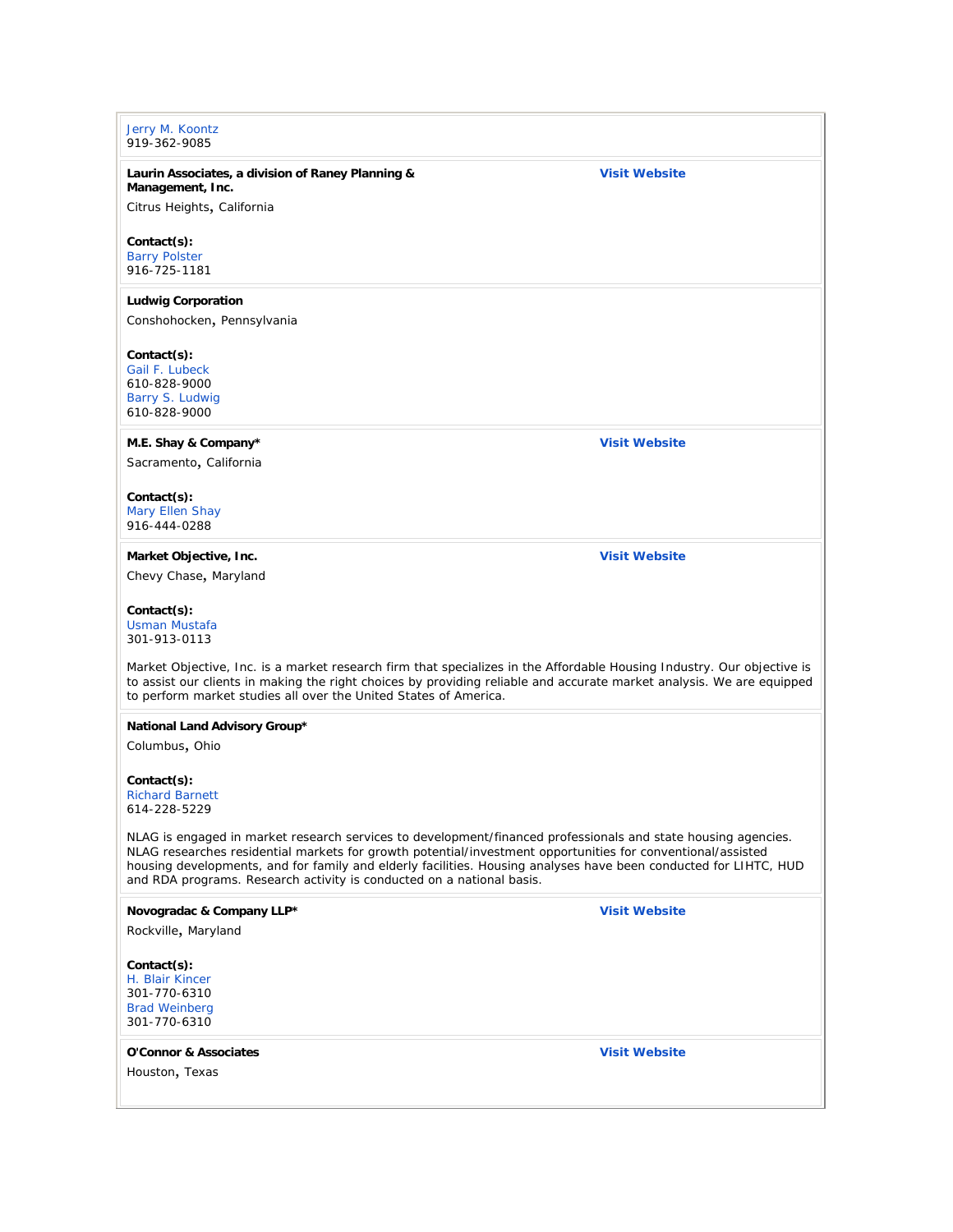| Contact(s):                                                                                                            |                      |
|------------------------------------------------------------------------------------------------------------------------|----------------------|
| <b>Craig Young</b>                                                                                                     |                      |
| 713-686-9955                                                                                                           |                      |
| <b>Richard Zigler</b>                                                                                                  |                      |
| 713-686-9955                                                                                                           |                      |
| PGP Valuation, Inc.                                                                                                    | <b>Visit Website</b> |
| Seattle, Washington                                                                                                    |                      |
|                                                                                                                        |                      |
|                                                                                                                        |                      |
| Contact(s):                                                                                                            |                      |
| John A. Campbell<br>206-343-7477                                                                                       |                      |
|                                                                                                                        |                      |
| Pleasantville Housing Development Fund Co., Inc.*                                                                      |                      |
| Pleasantville, New York                                                                                                |                      |
|                                                                                                                        |                      |
|                                                                                                                        |                      |
| Contact(s):                                                                                                            |                      |
| Richard J. Lampert                                                                                                     |                      |
| 914-747-3412                                                                                                           |                      |
| Prior & Associates*                                                                                                    | <b>Visit Website</b> |
|                                                                                                                        |                      |
| Denver, Colorado                                                                                                       |                      |
|                                                                                                                        |                      |
| Contact(s):                                                                                                            |                      |
| <b>Darrin Hittle</b>                                                                                                   |                      |
| 303-861-2728                                                                                                           |                      |
| <b>John Prior</b>                                                                                                      |                      |
| 303-861-2728                                                                                                           |                      |
|                                                                                                                        | <b>Visit Website</b> |
| Real Estate Strategies, Inc./RES Advisors*                                                                             |                      |
| Paoli, Pennsylvania                                                                                                    |                      |
|                                                                                                                        |                      |
| Contact(s):                                                                                                            |                      |
| Elizabeth M. Beckett                                                                                                   |                      |
| 610-240-0820                                                                                                           |                      |
| <b>Margaret Sowell</b>                                                                                                 |                      |
| 610-240-0820                                                                                                           |                      |
| Real Property Research Group, Inc.*                                                                                    | <b>Visit Website</b> |
|                                                                                                                        |                      |
| Savage, Maryland                                                                                                       |                      |
|                                                                                                                        |                      |
| Contact(s):                                                                                                            |                      |
| <b>Robert Lefenfeld</b>                                                                                                |                      |
| 301-362-1004                                                                                                           |                      |
| With offices in Washington/Baltimore and Atlanta, RPRG assists developers and financial institutions in maximizing     |                      |
| real estate development opportunities and minimizing risks by providing clear comprehensive market analyses. We        |                      |
| specialize in market feasibility studies throughout the U.S. for seniors' and family LIHTC and market-rate rental      |                      |
| housing. We also assist our clients in properly positioning their products within the marketplace, bringing to bear 25 |                      |
| years of experience in observing and interpreting demand and supply trends.                                            |                      |
|                                                                                                                        |                      |
| RLJ & Company*                                                                                                         |                      |
| Roswell, Georgia                                                                                                       |                      |
|                                                                                                                        |                      |
| Contact(s):                                                                                                            |                      |
| Randy L. Josepher                                                                                                      |                      |
| 770-640-7313                                                                                                           |                      |
|                                                                                                                        |                      |
| The Gill Group*                                                                                                        | <b>Visit Website</b> |
|                                                                                                                        |                      |
| Dexter, Missouri                                                                                                       |                      |
|                                                                                                                        |                      |
| Contact(s):                                                                                                            |                      |
|                                                                                                                        |                      |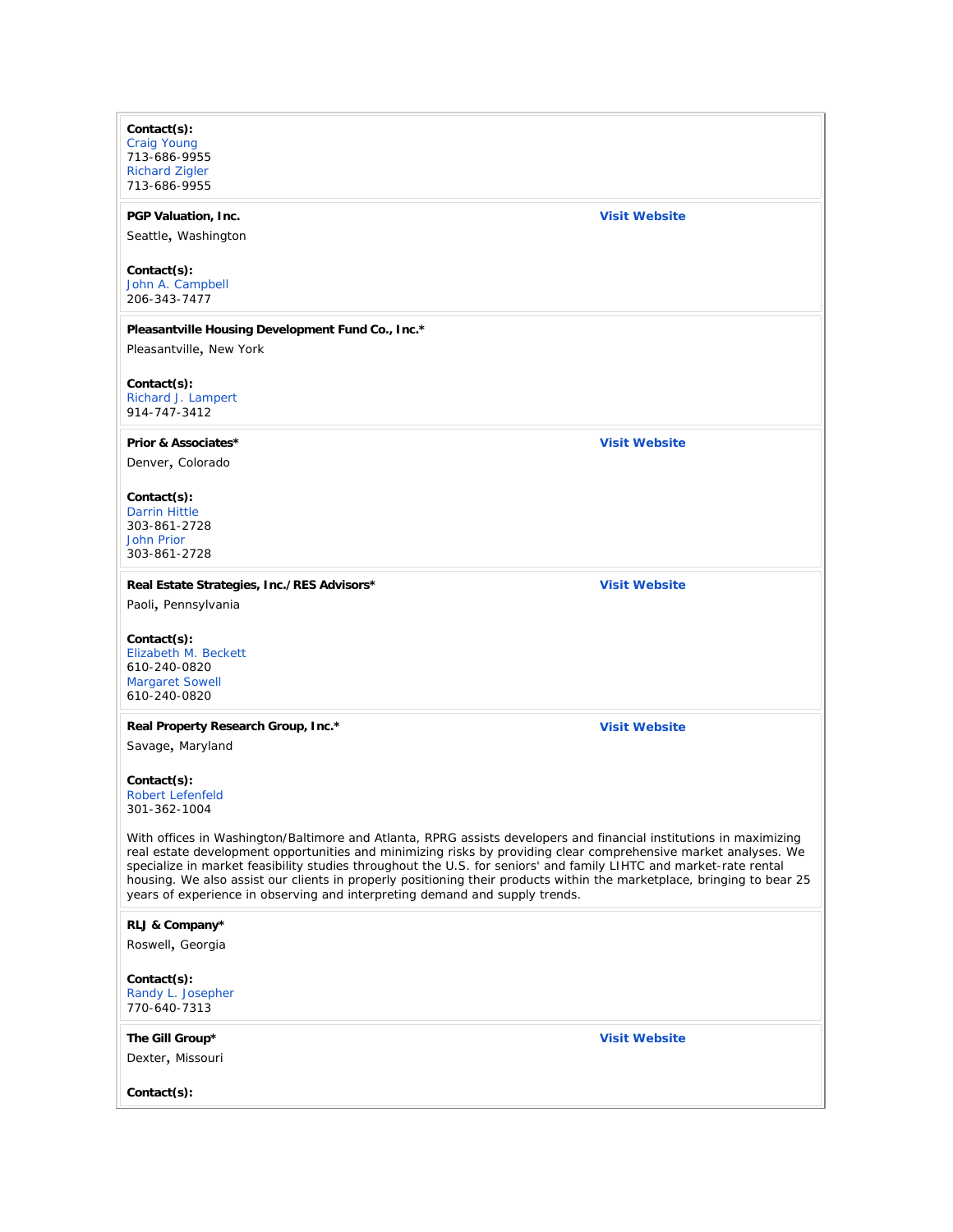| <b>Angie Burch</b>                   |                      |
|--------------------------------------|----------------------|
| 573-624-6614                         |                      |
| <b>Amy Earnheart</b><br>573-624-6614 |                      |
| Sam Gill                             |                      |
| 573-624-6614                         |                      |
| <b>Cash Gill</b>                     |                      |
| 573-624-6614                         |                      |
| The Siegel Group, Inc.*              | <b>Visit Website</b> |
| Austin, Texas                        |                      |
| Contact(s):                          |                      |
| <b>Ginger McGuire</b>                |                      |
| 512-231-1077                         |                      |
| Value Research Group, LLC*           | <b>Visit Website</b> |
|                                      |                      |
| Livingston, New Jersey               |                      |
| Contact(s):                          |                      |
| Julia LaVigne                        |                      |
| 973-422-9800 x16                     |                      |
| Richard E. Polton                    |                      |
| 973-422-9800                         |                      |
| Virchow, Krause and Company, LLP*    | <b>Visit Website</b> |
| Madison, Wisconsin                   |                      |
| Contact(s):                          |                      |
| Michael Hershberger                  |                      |
| 608-240-2390                         |                      |
| <b>David Haviland</b>                |                      |
| 608-240-2353                         |                      |
| Vogt, Williams & Bowen, LLC*         | <b>Visit Website</b> |
| Columbus, Ohio                       |                      |
|                                      |                      |
| Contact(s):                          |                      |
| <b>Robert Vogt</b><br>614-225-9500   |                      |
| <b>Tim Williams</b>                  |                      |
| 614-225-9500                         |                      |
| <b>Woods Research Inc.*</b>          |                      |
| Columbia, South Carolina             |                      |
|                                      |                      |
| Contact(s):<br>James M. Woods        |                      |
| 803-788-0397                         |                      |
|                                      |                      |
| Woods Research Inc.*                 |                      |
| Hume, Virginia                       |                      |
| Contact(s):                          |                      |
| <b>Irvin Woods</b>                   |                      |
| 540-364-3881                         |                      |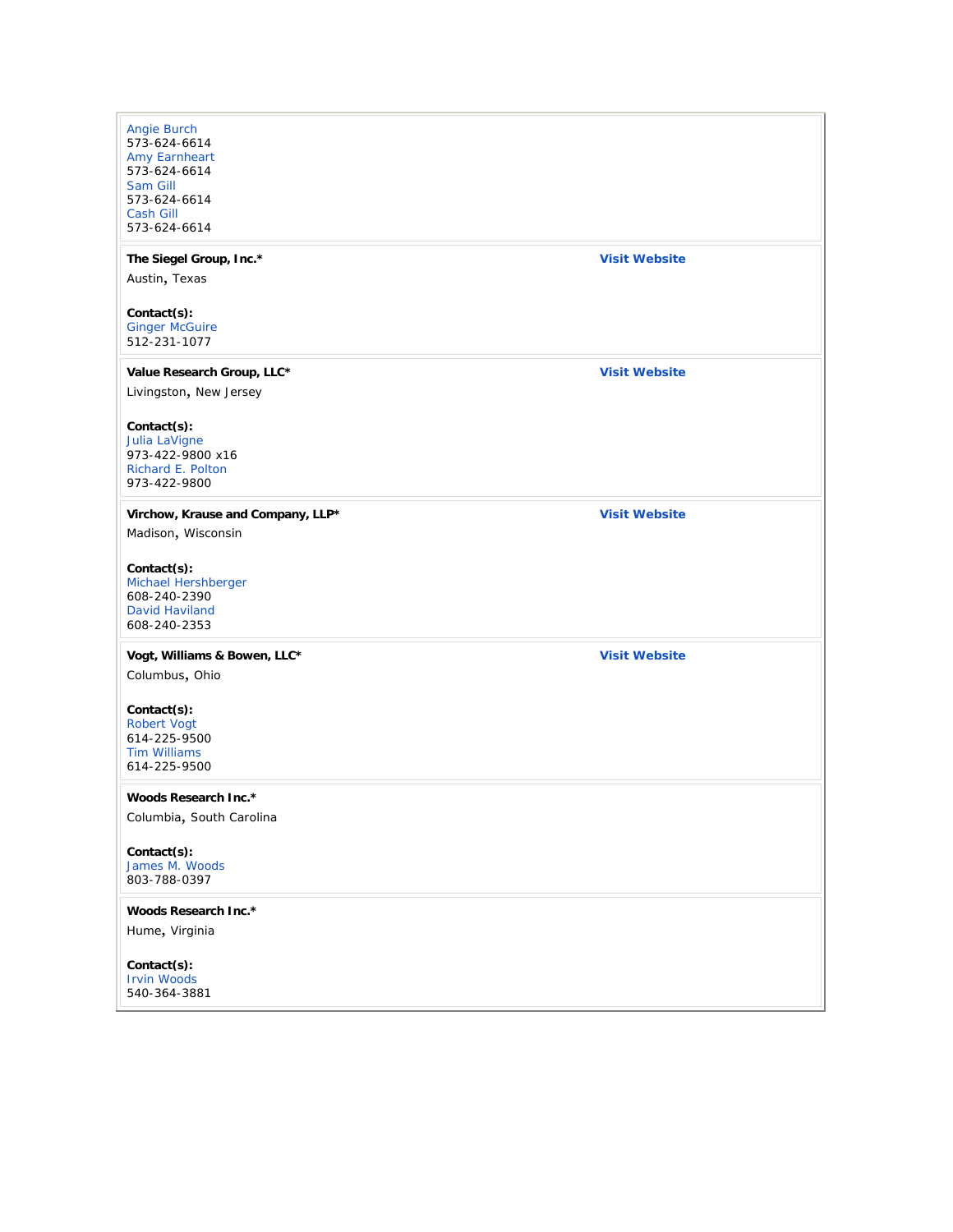

## **ADDENDUM-MARKET STUDY INDEX**

### A. INTRODUCTION

Members of the National Council of Affordable Housing Market Analysts provide a checklist referencing all components of their market study. This checklist is intended to assist readers on the location and content of issues relevant to the evaluation and analysis of market studies.

### B. DESCRIPTION AND PROCEDURE FOR COMPLETING

The following components have been addressed in this market study. The page number of each component is noted below. Each component is fully discussed on that page or pages. In cases where the item is not relevant, the author has indicated 'N/A' or not applicable. Where a conflict with or variation from client standards or client requirements exists, the author has indicated a 'V' (variation) with a comment explaining the conflict. (More detailed notations or explanations also acceptable)

### C. CHECKLIST

|     | <b>COMPONENT</b>                                                              | PAGE(S) |
|-----|-------------------------------------------------------------------------------|---------|
| 1.  | <b>Executive Summary</b>                                                      |         |
| 2.  | Concise description of the site and adjacent parcels                          |         |
| 3.  | Project summary                                                               |         |
| 4.  | Precise statement of key conclusions                                          |         |
| 5.  | Recommendations and/or modification to project discussion                     |         |
| 6.  | Market strengths and weaknesses impacting project                             |         |
| 7.  | Lease-up projection with issues impacting performance                         |         |
| 8.  | Project description with exact number of bedrooms and baths proposed,         |         |
|     | income limitation, proposed rents and utility allowances                      |         |
| 9.  | Utilities (and utility sources) included rent and paid by landlord or tenant? |         |
| 10. | Project design description                                                    |         |
| 11. | Unit and project amenities; parking                                           |         |
| 12. | Public programs included                                                      |         |
| 13. | Date of construction/preliminary completion                                   |         |
| 14. | Reference to review/status of project plans                                   |         |
| 15. | Target population description                                                 |         |
| 16. | Market area/secondary market area description                                 |         |
| 17. | Description of site characteristics                                           |         |
| 18. | Site photos/maps                                                              |         |
| 19. | Map of community services                                                     |         |
| 20. | Visibility and accessibility evaluation                                       |         |
| 21. | Crime information                                                             |         |
| 22. | Population and household counts                                               |         |